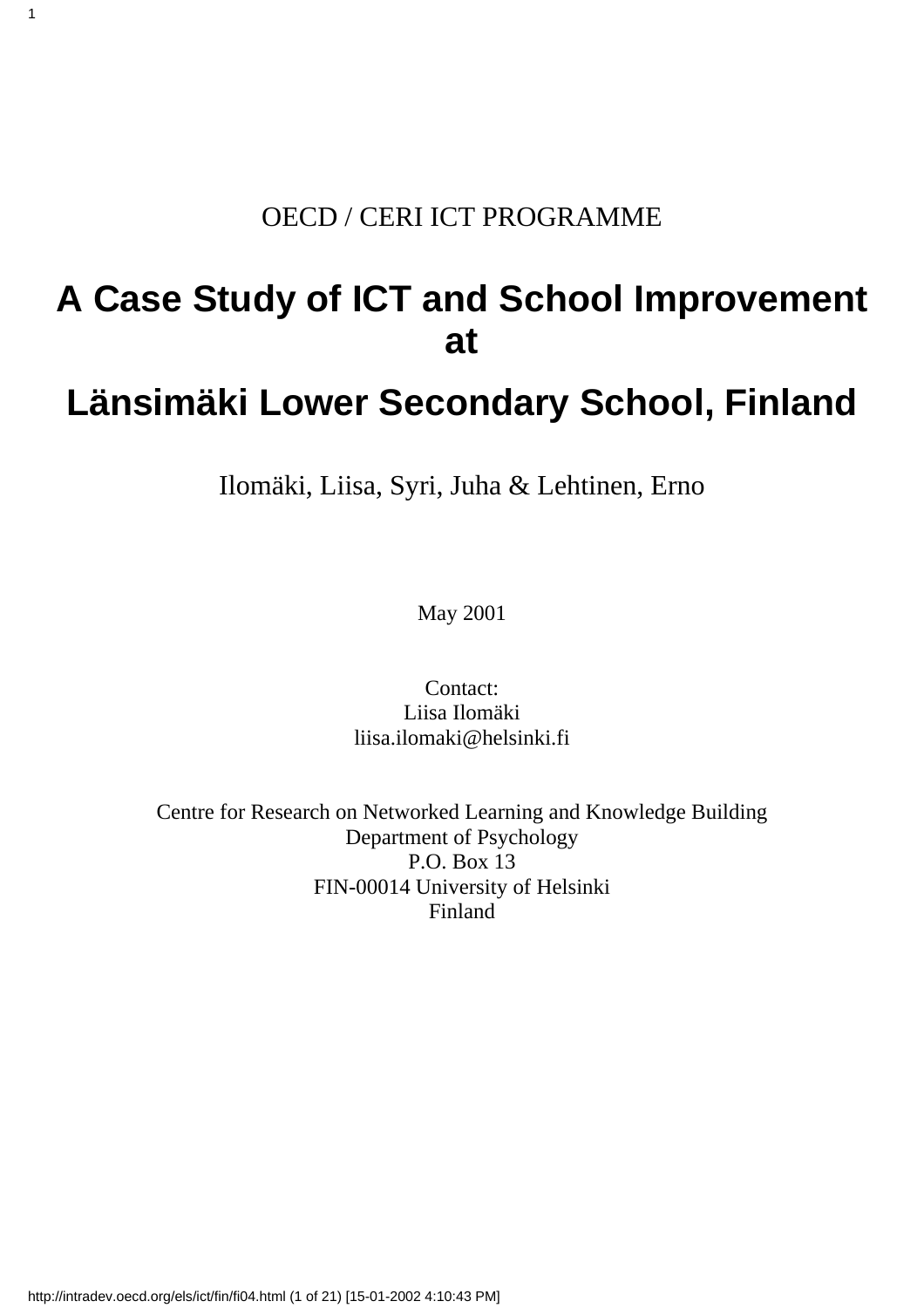# **Index**

**INDEX 2 1. OVERVIEW 3 Characteristics of the school 3 2. THE PAST 5 The history of the reforms 5 3. THE PRESENT 7 The technical resources 7 Teachers' ICT skills and the use of ICT 8 Students' ICT skills 11 ICT in teaching practices 13 Support for teachers to use ICT 16 Accomplished in the reforms 16 4. KEY HYPOTHESES: CONCLUSIONS ABOUT EACH 18 5. PROJECTING THE FUTURE: WILL THE ACCOMPLISHMENTS REMAIN? 22 Extension to other schools 23** Resources required for maintenance 24 **APPENDIX: METHOLOGY 25** The collected data 25

**The use of the data and the analysis 27**

1

# **1. Overview**

Länsimäki School is a lower secondary school located in Länsimäki, an eastern suburb of the city of Vantaa. The socio-economic status in Länsimäki is somewhat lower than elsewhere in Vantaa and e.g. the percentage of immigrants is 9.0 compared with the mean, 3.9 %.

Länsimäki School has 381 students; 209 (54,9 %) of them are girls, 172 (45,1 %) are boys. Compared with many Finnish schools and Vantaa lower secondary schools, Länsimäki School has more immigrant students, 46 (12,1 %)(1.5.2000). Länsimäki School is a typical suburban school since the students come mainly from the two closest elementary schools and many of the students continue to a local higher secondary school.

The staff consists of about 50 teachers or other employees working in education. 34 of them hold a full-time job as a teacher, 8 have a part-time job as a teacher, 5 are school assistants (i.e.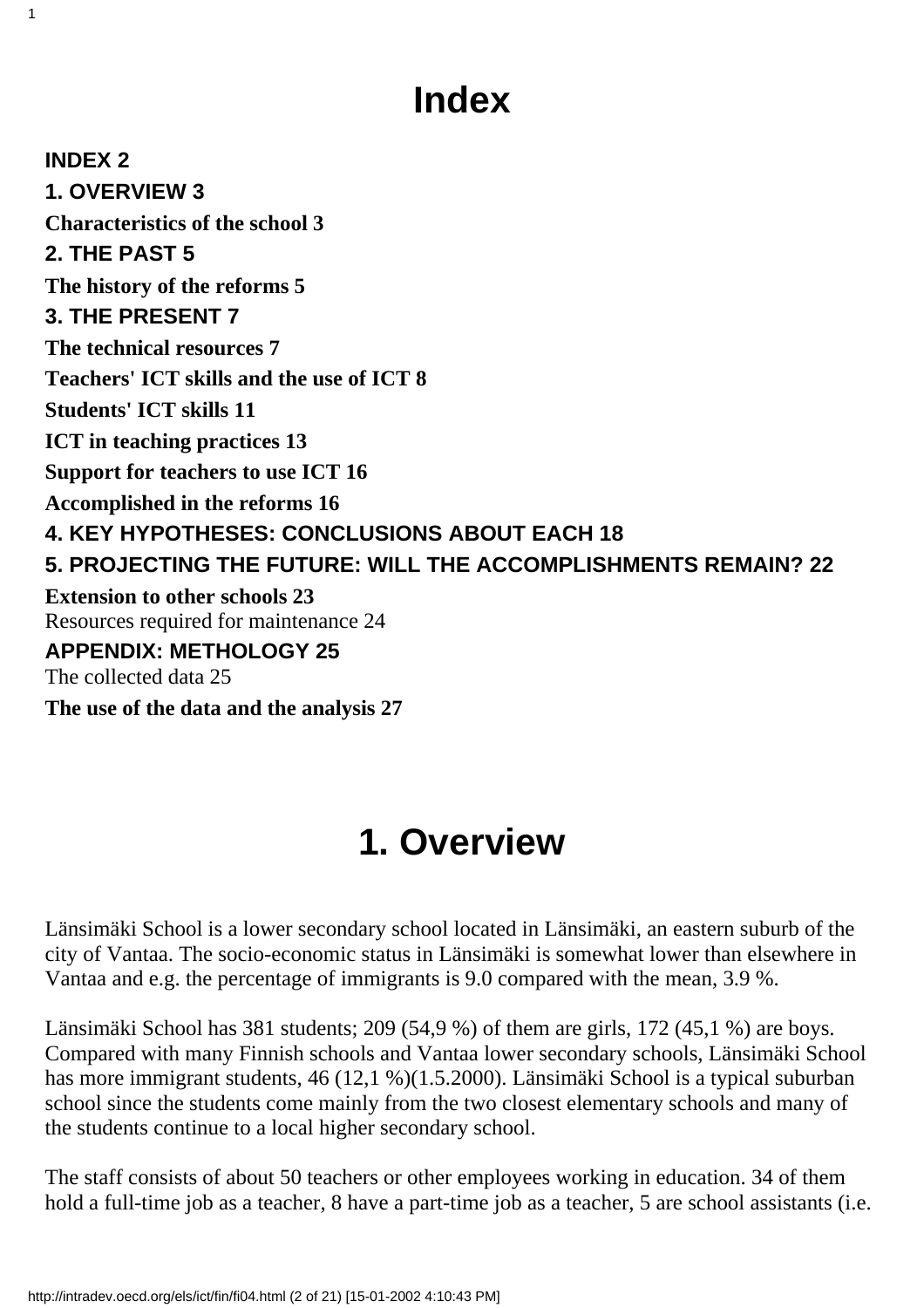help the teacher in the classroom, e.g. with a disabled student), one is a social welfare officer, one a caretaker, one a school secretary and one a nurse (working at Länsimäki School three days a week). The school also has kitchen and cleaning staff. These all are paid by Vantaa's school administration.

The rotation of the teachers is about 4-5 every year; the main reasons for leaving the school are maternity leave or for a permanent post in some other school for teachers with annual contracts. The mean number of teaching hours per week per teacher is about 22. The principal has for some years emphasised ICT skills and willingness to participate in development processes when choosing new teachers.

The size of classes is rather small, about 20 students / class. The school building is 10 years old and in good condition. The rooms are fully booked, but there's not really a lack of space.

# *Characteristics of the school*

1

Parents, teachers and students all described Länsimäki School in a surprisingly similar way. The characteristic features were:

- Emphasis on students' complete social welfare, not only academic performance. The school tries to take care of students with special needs, immigrant students and students with learning difficulties. This care is carried out, for example, through close collaboration with other public services, parents and different organisations. Teachers in Vantaa have estimated the need of special education in their own schools, and in Länsimäki the percentage was 25, which was medium sized when compared with other schools.
- Emphasis on school as an entity: there is a conscious aim to develop a common feeling of "our school" and a good social atmosphere. This is built, for example, by extended cultural activities, like musicals. Parents are also involved, although this doesn't reach all parents. Länsimäki School is a local school and most likely it is an important element of helping people in Länsimäki to regard the suburb as their place of domicile. Even adults have contact with the suburb through contact with the school. Länsimäki School has an important role in the suburb; it is somehow a centre or "identity-maker" in a manner similar to schools in rural areas. This is possibly not so typical for other suburban schools.
- Emphasis on school development and being up-to date. This is especially seen in the use of ICT. It is regarded as an essential and necessary element of the school. The reasons for using ICT are varied. To the majority of the teachers the main reasons were both pedagogical (= motivates, develops learning methods) and based on the value of knowing ICT (= important skills for the future). Parents emphasised the latter. The use of ICT is also a question of image. Länsimäki School is appreciated in Vantaa for its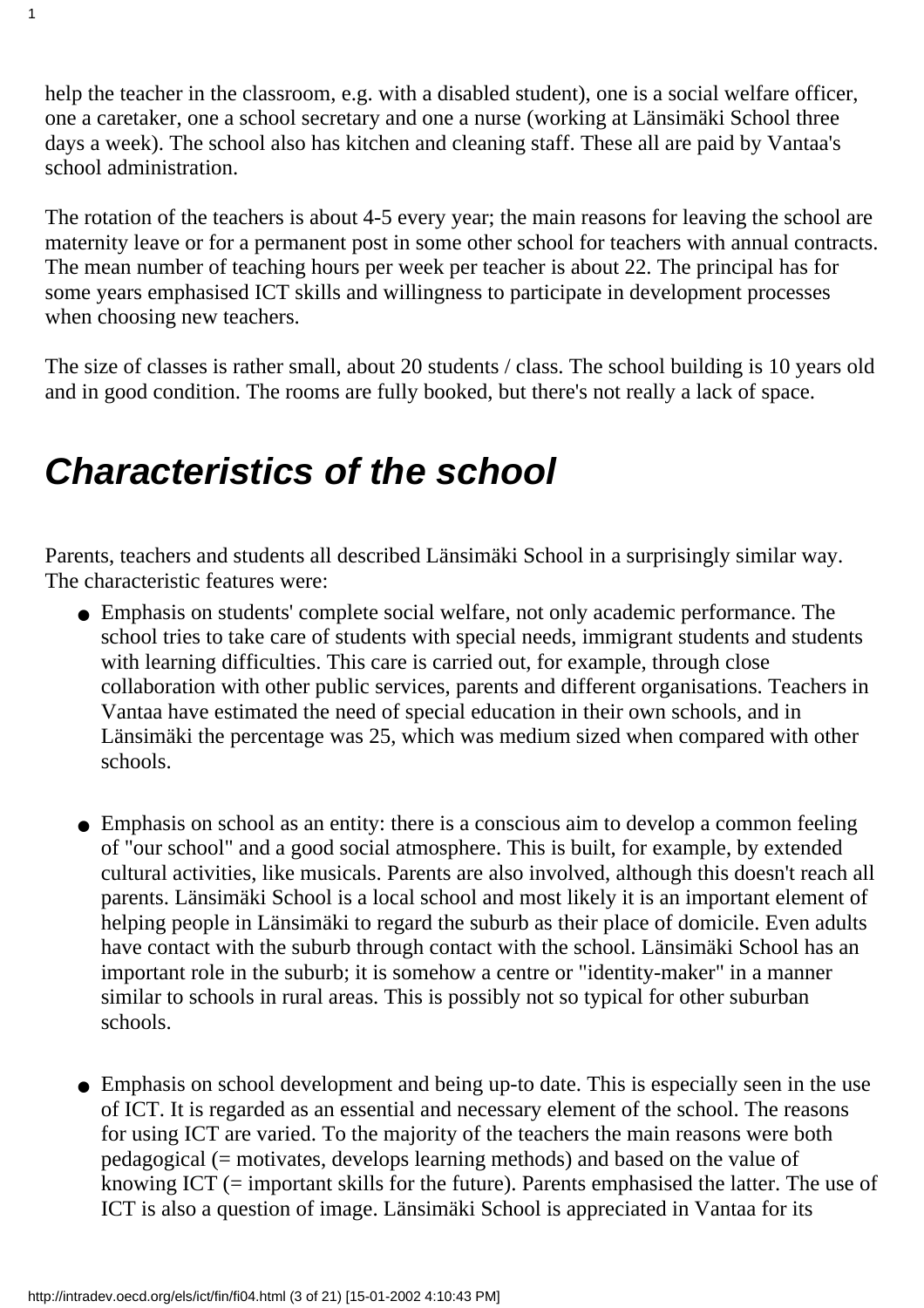application of ICT in particular. All students will learn to use ICT and it is largely integrated into learning. Two local elementary schools, Länsimäki School and one local upper secondary school have already co-operated for several years to make it easier for a student to change from one level to another. One example of this co-operation is a common ICT curriculum in which the schools have defined what kind of ICT skills a student will learn at each level.

It is worth noticing that academic performance was not mentioned in the interviews, even by any of the teachers. The school takes responsibility for the students' complete welfare by building a well functioning school community and only then is academic performance possible.

### **2. The past**

# *The history of the reforms*

1

The school reform started properly in 1994 with the Laptop project. The school was only four years old at that time, the staff was young and there were eager teachers who wanted to develop the pedagogical use of ICT. In fact, staff members of the ICT Learning Centre (a unit of the University of Helsinki located in Vantaa) and two teachers of Länsimäki School crated the idea and the structure of the project. The project was organised collaboratively by the school, the university department, and the Vantaa's school administration.

In this project, the students of a 7th grade class got Laptops for their personal use throughout the three years of lower secondary school. The aim was to see what kind of teaching and learning practices would evolve in such a technology intensive environment. Participation was voluntary for both students and teachers. The participating teachers were provided with both technical and pedagogical training and consultation. The consultation was organised both for groups and individuals. The project's teacher-group formed, during the three years, a reflective and creative community with good pedagogical results. The project was a success: all participating organisations were satisfied, as were the teachers, students and parents. Länsimäki School got a lot of publicity and the project was well publicised.

In the beginning of the Laptop project there was resistance to the project and the use of computers, sometimes even strong resistance, even though teachers participated voluntarily in the project. Part of the resistance was silent: some teachers just ignored ICT.

The pioneer teachers said that it was initially difficult to motivate teachers towards the project and there were opinions that the funding could be used for other, more important purposes. (At the same time a deep economical sregression radically diminished public funding for schools.)

The resistance diminished with time for several reasons: The school got a very good reputation and the Laptop project had succeeded well. The school got good and extraordinary publicity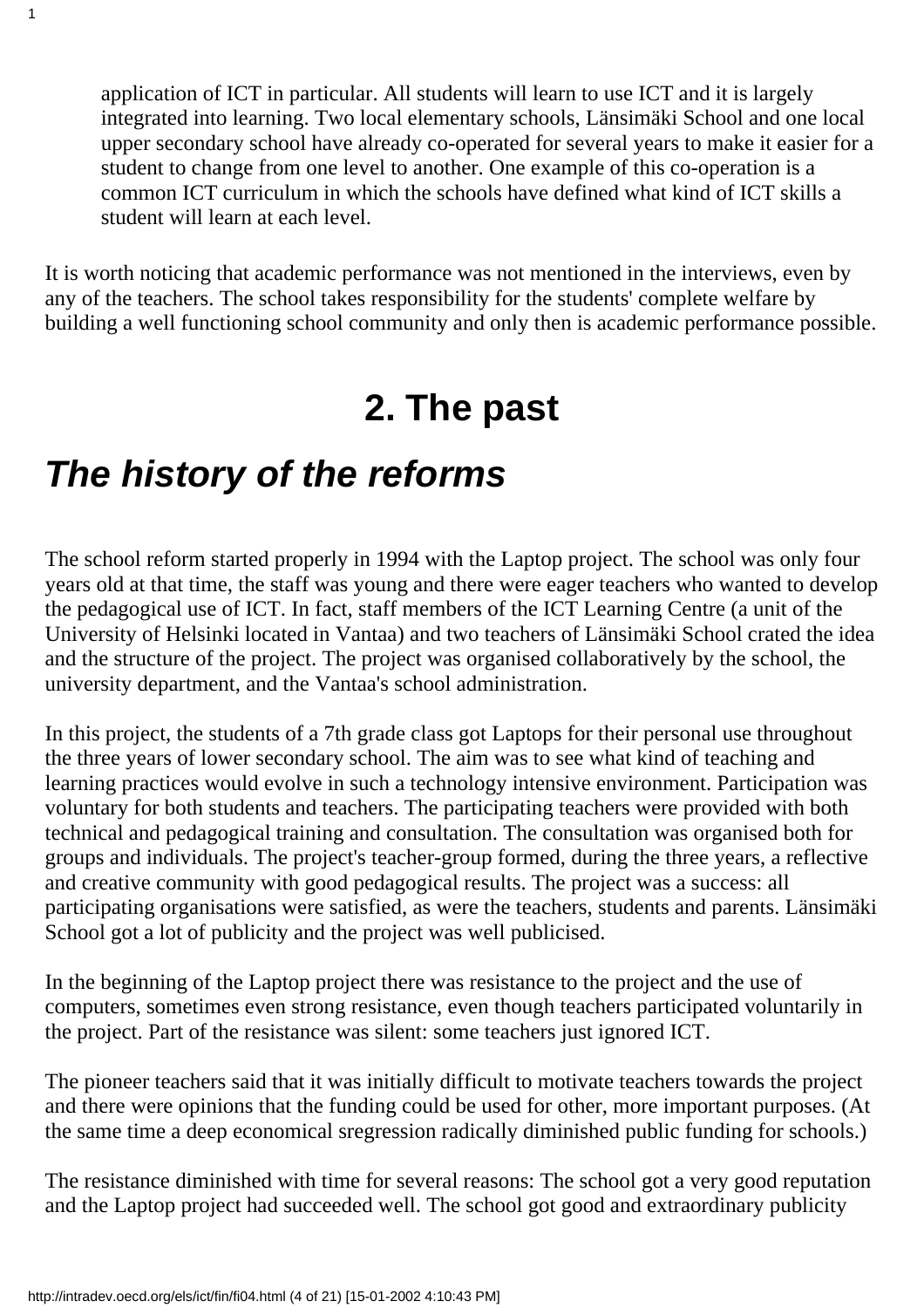that was not possible to achieve in traditional ways. Active and motivated teachers in the Laptop project also diminished resistance by demonstrating good pedagogical practices to other teachers. The participating teachers themselves learnt through action and reflecting together, and became inspired about their own results and experiences.

The pedagogical and the technical development were in quite a good balance , and from the very beginning the pedagogically meaningful use of ICT was emphasised. For this reason there was no pedagogically argued resistance, as a matter of fact, the teachers participating in the Laptop project were surprised that the project was so pedagogically directed. Initially they expected mainly technical development project..

Since the Laptop project, Länsimäki School has developed possibilities for the pedagogical use of ICT with some practical reforms:

- The library has been renovated into an info centre with books, CD-ROMs, 10 computers with Internet access and a printer. There are tables and room for group and independent learning. The aim is that there will be an adult supervision helping students during breaks and after school, but this has not yet been realised in practise. The utilisation rate of the info centre during school hours is 80 %.

- All 7th grade students have some obligatory ICT-training which is integrated into other subjects, such as learning to use word processors. These courses have been carried out with the ICT teacher and the content teachers.

• Intranet is being taken into more effective use and new services are continuously developed.-

In the winter of 1999, the school joined in a European Union funded CL-Net-project, a computer-supported collaborative learning research project. In the project innovative new learning environments were investigated in collaboration with universities and schools. This project started a new pedagogical development phase in Länsimäki School, first with 3-4 teachers, and during the next year, 5 teachers started to use a web-based collaborative learning environment, WorkMates.

In all these phases of the process there are several elements that have been considered, although differently emphasised depending on the on-going reform:

- Teacher training, both pedagogical and technical
- Developing the teacher community
- Supporting the activities in classrooms
- Developing technical resources, equipment, help and support

Länsimäki School has, from the beginning, been co-operating with the University of Helsinki's ICT Learning Centre, which is a teacher training and development unit of the Vantaa Institute for Continuing Education. This co-operation has included for example:

1) Consulting and research in the Laptop project and in the computer-supported collaborative learning project.

2) Teacher training

1

The Educational Technology Unit of the University of Turku has been another source of support, especially during the computer-supported collaborative learning project.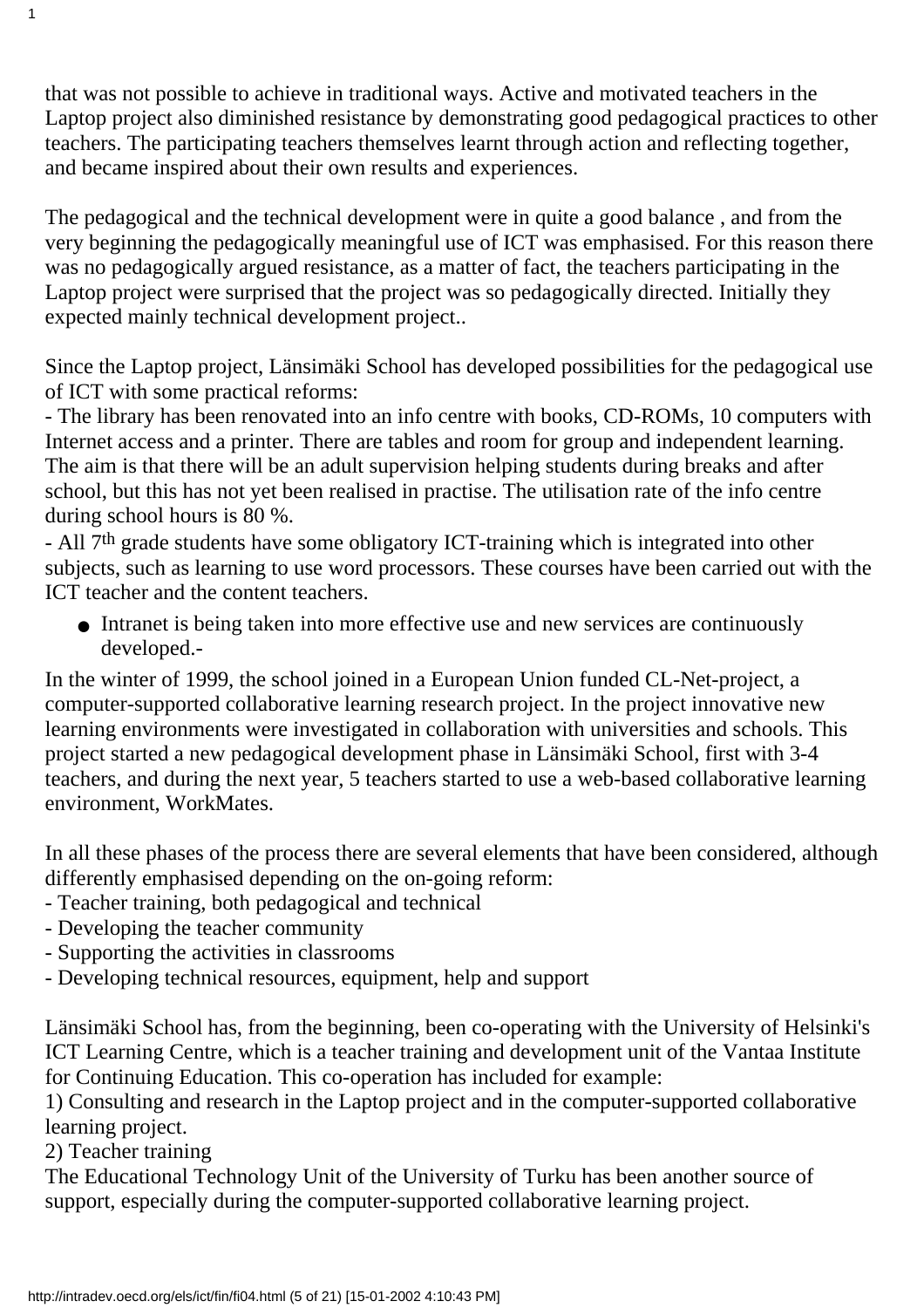# **3. The present**

### *The technical resources*

1

Länsimäki School has two classrooms with Pentiums or computers with a 486-processor (10 + 9) for student use. The library / info centre has 10 computers for students (Pentiums and 486's). There is also one classroom with 16 old 286's for learning technical writing and this classroom is not used for anything else. About 20 computers are located elsewhere in the school, mainly in classrooms. All computers have Internet access through the local network. A few computers (5 - 7) are exclusively for teacher use.

In all, the school has on average about 7,8 students per Pentium or 486, and this amount is about the same as that the National Board of Education is aiming for in lower secondary schools (8). The school also has one digital camera and "enough" printers and scanners. All students get a username for the school network, so all use can be identified afterwards. Misuse of computers results in students loosing the right to use school computers for a certain period. This happens a few times every year.

Although resources are satisfactory, the use of ICT is so wide that there is a need for more computers.

# *Teachers' ICT skills and the use of ICT*

Teachers in Länsimäki School are quite familiar with computers and the majority of teachers used computers as a tool for planning and preparing lessons and also as a learning tool with students. In their own work teachers know how to use a computer in writing and they know the basic functions of email and the Internet. Teachers also use administrative programs. The skills are, indeed, heterogeneous: some 5 teachers know only the basics and about 5 could be regarded as experts with various applications and technical equipmetn. The rest of the teachers are somewhere in between.

Only one teacher out of 15 who answered the survey, never uses computer in the classroom. Teachers have acquired the skills over time and combined the learning with practice; many of them learnt the basic ICT skills during the Laptop project. Several teachers have bought a home computer because they wanted to learn more.

There are differences between teachers both in skills and in use of ICT. The differences depend mainly on how easily ICT can be adopted into the subject they are teaching. There exists no explicit resistance to using ICT as a tool, either in administrative and planning activities or in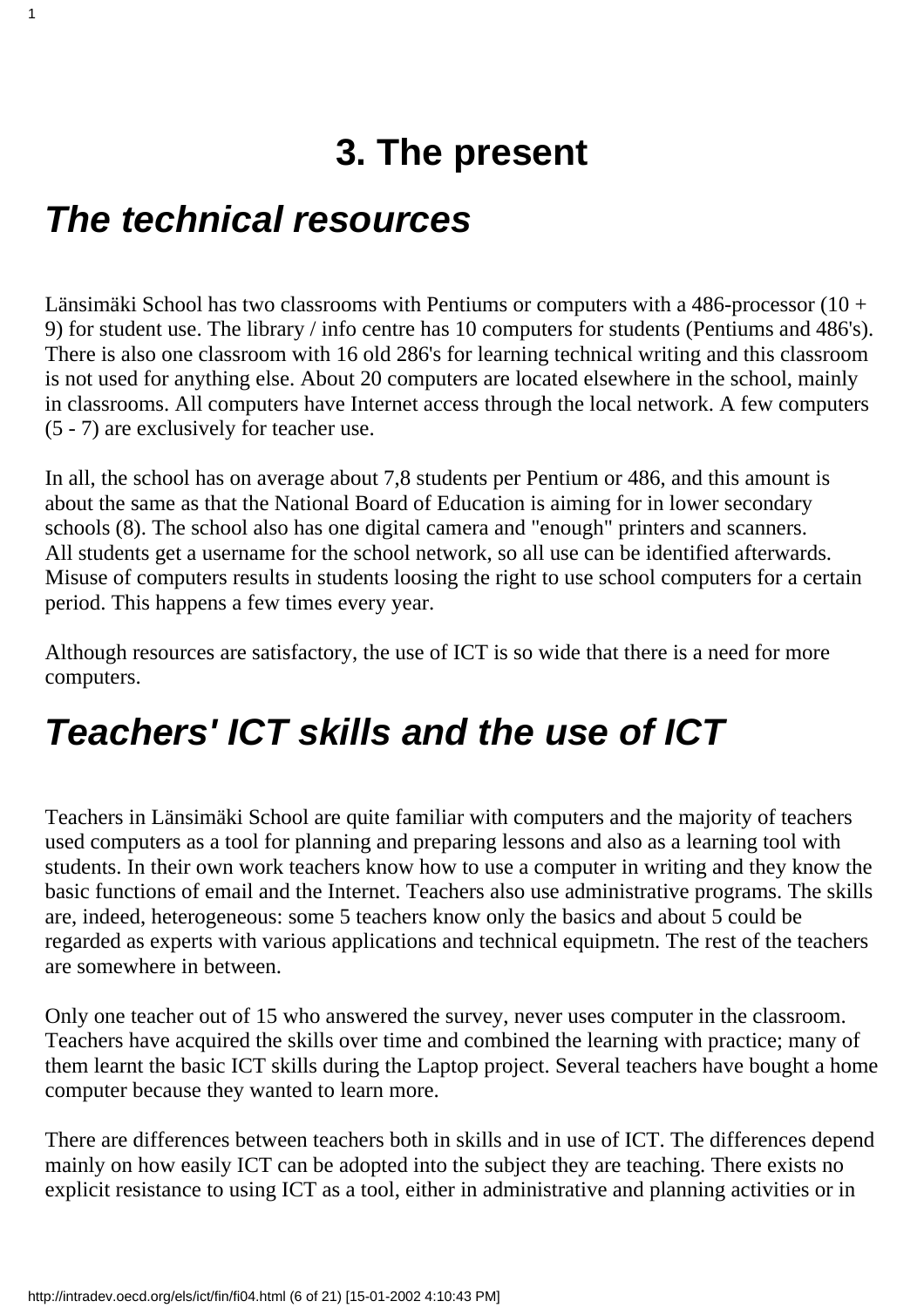the classroom teaching.

1

In the teacher survey, 10 out of 15 evaluated their own ICT skills only as fair. The estimation appears somewhat too low and it might depend on the quite high level of ICT use in school: teachers know of plenty of opportunities, they already have a large understanding and knowledge of examples and they compare their own knowledge and skills to these models. In the circumstances, they know as much as could possibly be expected.

#### **The best known and most widely used applications**

Word processing is a familiar application to all teachers. It is the main application used in the classroom with students, and 6 teachers use it weekly. Some teachers might have minor difficulties with some special features, but no large problems exist. According to the technology specialist, some teachers still need support with word processing.

WWW browsers are the next most popular application with students in the classroom, one third (5) of the teachers use them weekly, and 9 at least once a month. The use is mainly information gathering but also other activities, like on-line discussions or collaboration via the net. 8 teachers feel that it is easy to seek information from www, for 7 it is somewhat difficult.

E-mail is a well-known application and only 2 teachers out of 15 have difficulties in using it. The majority of teachers use e-mail, but not very much. Only one teacher sends or gets 6 - 11 messages per day.. 6 teachers don't use e-mail at all. Teachers use e-mail with students only seldom, but some teachers said that they get e-mails from parents. Instructional programs have a stable user group: language teachers (and occasionally teachers

of math, physics and chemistry). Three teachers use instructional programs at least weekly, 9 teachers use them at least once a month, and 3 teachers never use them. (It might be that CD-ROMs are included in this group even though they are mainly information resources.)

In addition, the interviewed students, and the 9th grade students who answered the survey, said that the mostly widely used applications were word processors; educational software (drill and practice -programs) and information seeking in the Internet are the other popular applications. These applications can be regarded as regular "learning tools" but these are used less than weekly.

#### **Special applications, not largely known and used**

One third of the teachers (5 out of 15) have made some technical changes: installed or updated an application program or made some changes to a computer's memory chips, hard disc or processor. These require some technical skills, which the majority of teachers do not have or need. The ICT teacher as a technology administrator is responsible for all of the more difficult technical activities.

A few teachers know how to draw with a computer and create a database, and 4 teachers have used a digital camera. Graphics programs are also only seldom used with students (7 teachers have used them in their teaching).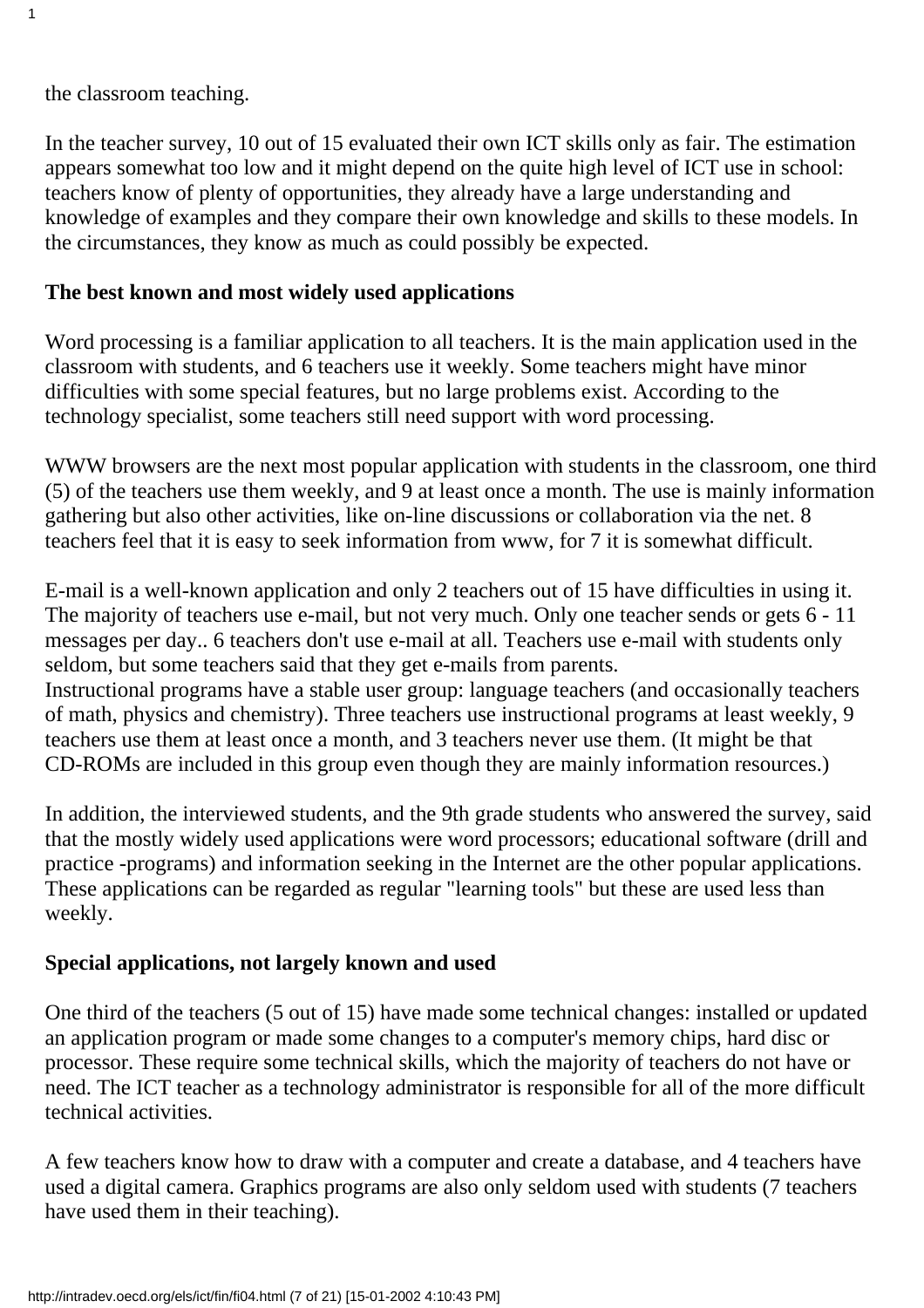A spreadsheet is seldom used with students. 3 teachers have used some special tools like a personal digital assistant in their classes but only monthly.

#### **WWW and its possibilities**

1

WWW is used for seeking information and for e-mail. Other www-applications are less well known and used. Whilst the school has its own homepages, not many teachers do. Several students have homepages, but the city of Vantaa hasn't allocate server space for students' homepages, so these are located in commercial servers.

The wider pedagogical use of www seems to be the next step in teaching and learning. Seven teachers have participated in computer supported collaborative learning projects, and these teachers are probably also the ones who have participated in on-line discussion forums and participated in other virtual courses through Internet. Six teachers participate in on-line forums, chat rooms and MUDs at least once a month.

Creating a www-homepage and HTML programming are known by one-third (5) of those teachers who answered the survey. Students create web pages only during the ICT classes since only two teachers use this application with students.

Three teachers have prepared material for virtual courses, which are also open to other schools. One set of materials is for learning ethics and different religions and the second for learning electricity.

# *Students' ICT skills*

The level of students' ICT skills is heterogeneous. The interviewed teachers regarded the level as quite high. Those teachers, whose own skills are limited, tended to overestimate students' ICT skills in particular, and the technology specialist had a less optimistic opinion.

A survey of students' use of and skills in ICT was carried out in one 9th grade class and it revealed substantial differences between boys and girls. According to self evaluation, boys estimated that they know well or really well both technical use of ICT (like file management or implementing accessories) and the use of many software applications: word processors, painting/drawing and the Internet. Girls estimated that they know only the Internet well. All students reported that they didn't know desktop publishing, programming and www-publishing. These results show that the students all have some ICT skills, but many girls still lack a deeper understanding about the possibilities of ICT.

Länsimäki School has developed, together with two local elementary schools and an upper secondary school, a system of teaching ICT skills. The two elementary schools are responsible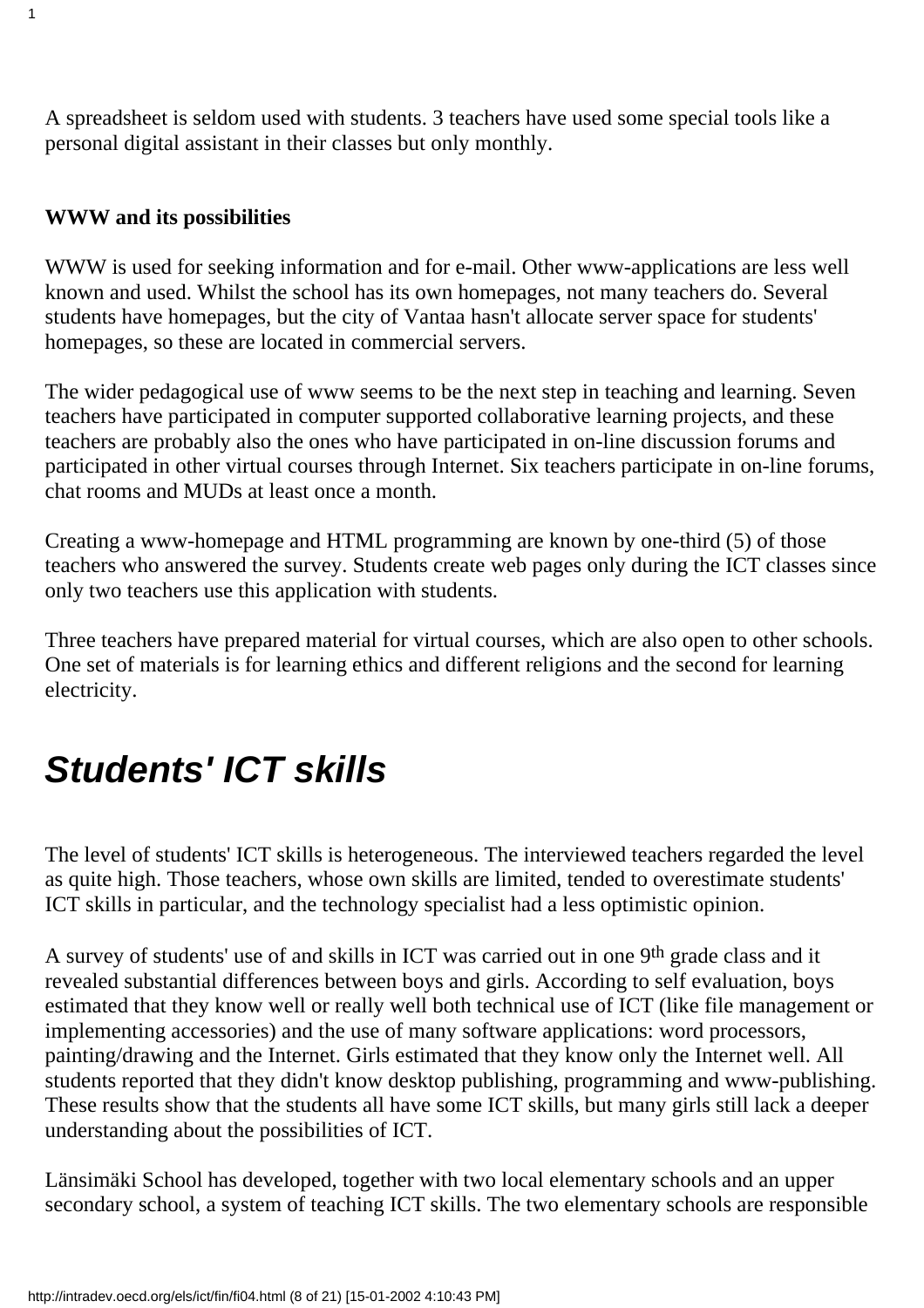for basic skills. In Länsimäki school all students in the 7th grade have an compulsory ICT course to fill possible gaps. Students learn to use different applications in some curriculum context (like word processing in writing stories and counting elements of receipts with spreadsheet applications). This course is carried out both with the ICT teacher and the subject teachers. The idea is to diminish the differences between student sub goups, (boys vs. girls and Finnish vs. immigrant students.) The compulsory course started 1999. Both teachers and the principal mentioned this system and that they expected that it would diminish the differences between students.

#### **ICT at home**

1

It is difficult to estimate how many students of Länsimäki School have a computer at home. The social background of the students is rather low and households with less educated parents and low income have fewer computers. Teachers estimated that 50 - 70 % of the students have a computer at home. All the interviewed students had a computer at home and the survey of one 9th grade class showed that only one student out of 17 didn't have a computer at home. It is possible that about 80 % of the students have a computer at home. An Internet connection is less common; e.g. the survey of the 9th grade class showed that 7 students out of 16 who had a computer at home didn't have an Internet connection.

Students used various ICT applications to a great extent during their leisure time, boys more so than girls. The interviewed students used e-mail and word processors and boys played games. The survey showed that 8 students out of 17 used ICT daily. All students used it at least sometimes. Those students that used it less than once a month were three girls, two of whom were immigrants. The time spent in ICT was mainly less than one hour per day. The interviewed parents confirmed that girls use ICT less than boys. It is remarkable that students in Länsimäki School used ICT for homework seldom, although some teachers assumed so.

#### **Different student groups as users of ICT**

In Finland, common public opinion is that all students should have similar opportunities for learning. In practice, students in schools are ranked according to high or low ability, but this ranking is unofficial. This is also the situation in Länsimäki School. The question of low / high ability students as users of ICT is difficult to answer because there is no formal ability group based tracking in Finnish schools. In Länsimäki School one teacher mentioned a quite common opinion by saying that all students gain, the use of ICT in learning benefits everyone somehow.

Teachers believed that the use of ICT is more equal than other activities in school, but students with social or learning problems are not t always active ICT users. Generally speaking students profit of the use of ICT; but it might be that academically less skilled students remain beyond the scope of some pedagogical reforms because they still have some weaknesses in their basic skills like fluent reading and writing.

Active students with better academic skills always learn, regardless of the methods they are taught, as some of the interviewed teachers mentioned. The two teachers interviewed after the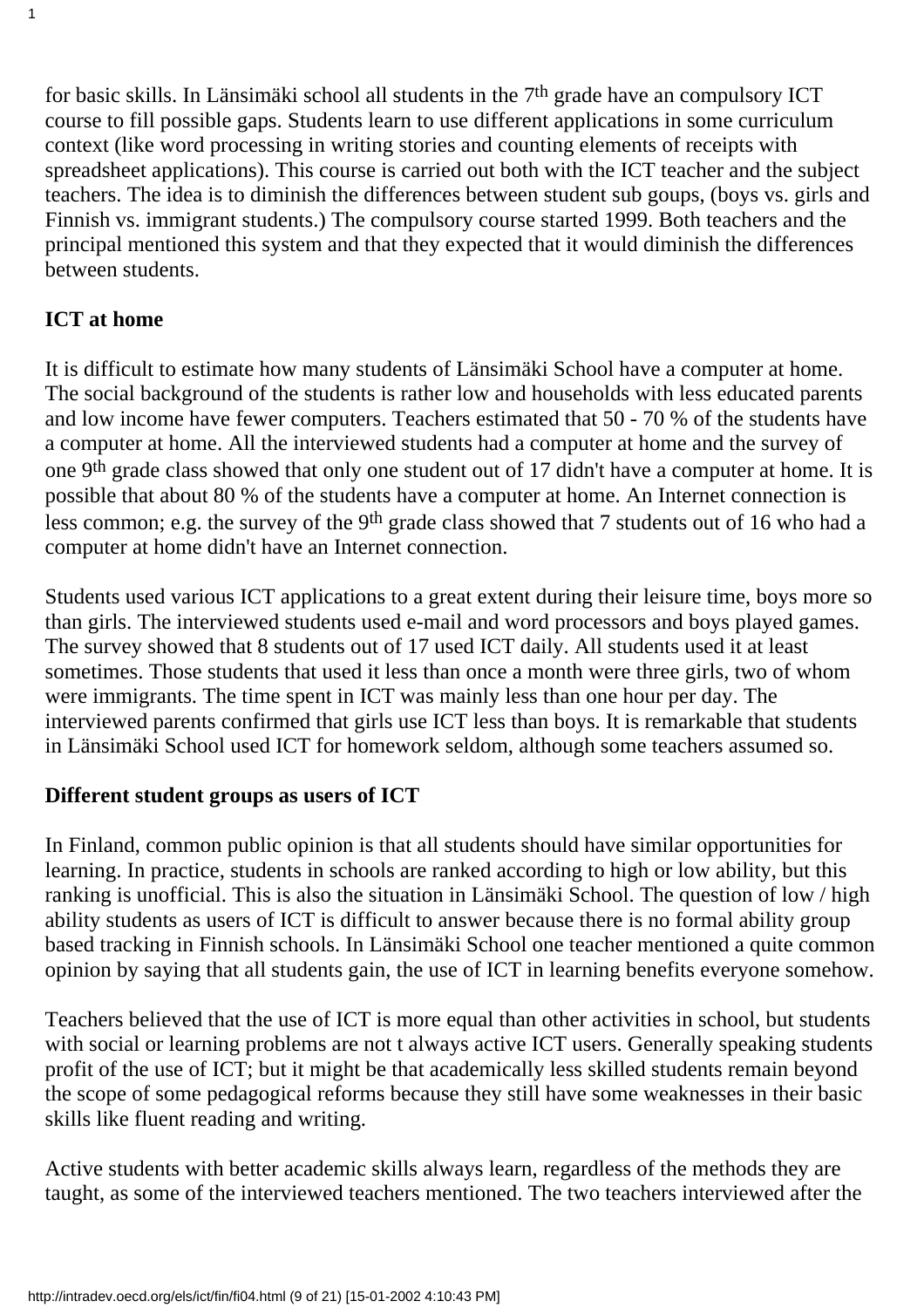computer supported collaborative learning project discovered that inquiry-based learning places demands on students, and during the project one less motivated pair of students didn't succeed. This pair of students were absent from the classes so much that they never really grasped the task.

On the other hand, some teachers believe that low-achieving students gain much when using ICT: their products looked fine and "professional", they learn more and better writing skills because word processing helps them and the use of ICT motivates boys. ICT helps boys in particular to become interested in learning. For example, due to the use of ICT boys know English much better and their vocabulary is larger.

All students have equal opportunities and demands in using technology since tasks and activities are always for the entire class. ICT skills are taken for granted. Länsimäki School has a conscious goal to give all students ICT skills because these skills are regarded as essential in students' further life. The school also emphasise the importance to offer ICT skills for students with special needs (for example students attending a special class because of their behaviour problems). One important group of students to whom ICT skills were regarded as essential are the immigrant students, especially girls. Without necessary ICT skills they would be in danger of becoming dropouts.

Many teachers avoided learning tasks that could be completed with a computer at home in order to diminish social inequality.

Some girls prefer working traditionally and this has made differences in ICT skills. Several teachers and even parents mentioned the difference of motivation between boys and girls in using ICT in learning. To guarantee ICT skills for all girls, the school has reorganised the curriculum during the school year 1999 - 2000 so that all students use ICT in certain activities.

# *ICT in teaching practices*

1

Teachers estimated that 70 - 80 % of teachers use ICT in teaching, to a greater or lesser extent. There are several ways in which ICT is used:

1. ICT is mainly used as a tool for writing, information search, and calculating. Because several teachers use project learning, students are used to writing different reports and articles and also combine them with pictures. Teachers of Finnish language (mother tongue) use computers for word processing. Word processing is also used by foreign language teachers but not so frequently. Information searching is used for project learning and is widely applied e.g. by the teachers of history, biology and religion.

2. Traditional computer assisted instruction (CAI) is mainly used in foreign language learning where books, workbooks, teacher books and computer programs form an integrated learning material package. CAI programs are also sometimes used in specific science education topics. 3. ICT for collaboration and publishing is quite new and not in regular use yet. One third of the teachers have used such applications. Teachers have used on-line forums, chat rooms and computer-supported collaborative learning via www. Because the city of Vantaa has made it impossible for students' to have their own www-pages on school computers, www-publishing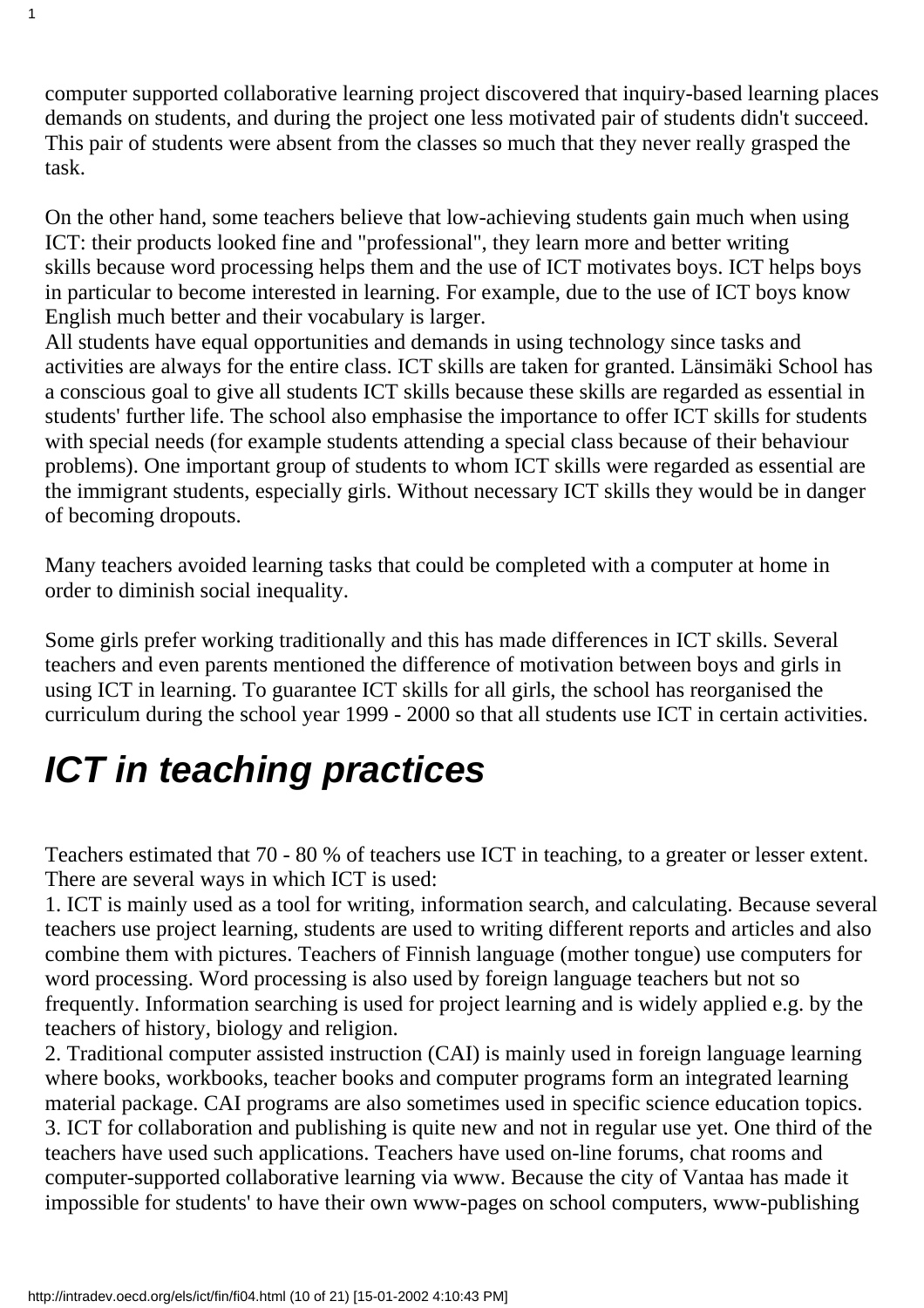cannot be more widely developed.

1

4. ICT as a learning content. All 7th grade students get some basic training in ICT skills and this training is integrated into other learning contents. In the 8th and 9th grade ICT is an optional subject with is taught 2 hours / week. Usually there are enough students for 3-4 groups of voluntary ICT-learning and its popularity is on a par with other subjects. (Earlier, when the 7th grade students didn't have obligatory training, practically all students chose optional ICT courses and it was the most popular choice.)

Nowadays ICT is mainly regarded as a tool, not a separate subject. However in 7th grade curriculum there is a obligatory ICT course. In the curriculum of 8th and 9th grade the students can choose volunteer ICT courses. As a whole, ICT is well integrated into learning processes.

ICT is mainly used collaboratively: two or three students using one computer together. The activities students are required to complete have to be suitable for a small group. The solution to use computers in pairs is based both on pedagogical reasons and on the lack of computers since it is not possible to find free computers for the entire class simultaneously. This causes sometimes problems: some interviewed students and parents complain that one student dominating the pair doesn't allow the other use computer. Sometimes the less capable in ICT skills voluntarily gives control of the computer to the more skilful student. (This was also noticed in classroom observations and in discussion with the students.) The pedagogically well argued way to use computes collaboratively sometimes also causes less desirable consequences. It is possible the teachers haven't noticed this since none of them mentioned this.

Students, both those interviewed and those who answered in the survey, estimated that the use of ICT in the curriculum was not very high. From the students' point of view, the use was maybe not as frequent as they would like. Because the school has a periodic timetable, the use of ICT varies from one period to another, and it was not possible to say the exact amount of hours per week.

Students said that ICT is used mostly in science (biology, chemistry), languages, and the humanities (history, religion) and least in learning Finnish, practical subjects, and art (music, visual art).

A new and innovative method of using www was computer supported collaborative learning. Some teachers had such experience during the Laptop project, but a more developed Internet access made it possible to carry out new kinds of learning projects. Two groups of teachers exist who have used the collaborative application. Science teachers have already had three projects that were based on enquiry learning and students worked in groups of 2-3. History teachers have used the collaborative application twice, though more traditionally: it was a publishing and commenting forum for individual products.

The science teachers said that positive outcomes were:

- students learned to set good questions for their own study
- they thought for themselves and could find answers to their own questions
- they learned to evaluate their own learning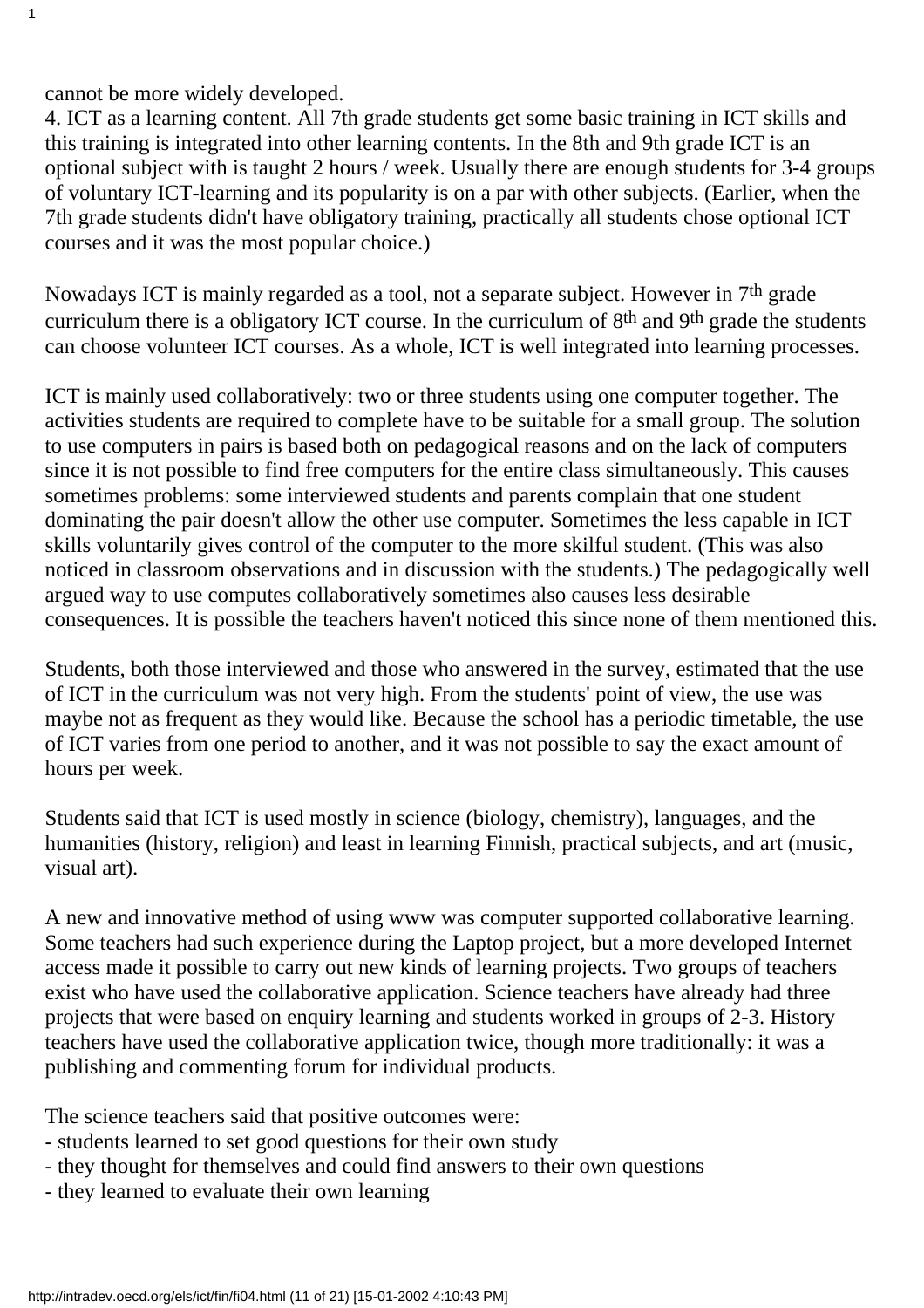Students' opinions about one of the collaborative projects were positive. They all liked the project, the majority thought that they had learned more than if the lessons had been taught traditionally, although 4 out of 18 students liked traditional learning more.

Students' self-evaluation forms after the project showed that they could evaluate well the working process and that they had realistic opinions about their work. When evaluating the learning outcomes, students emphasised first the content, and second learning skills like collaborative learning with other students and information seeking. Only a few mentioned technology skills.

# *Support for teachers to use ICT*

1

The common opinion both among interviewed teachers and parents about Länsimäki School is that it supports development work and even presumes it. The interviewed teachers were satisfied with the opportunities for staff development.

All interviewed teachers understood staff development mainly as an opportunity for continuing education. The school has actively supported the teachers' participation in different professional courses, and the limits for training have been mainly practical: it has been difficult to be off from classes very much. The training has consisted of both technical and pedagogical content. The continuing education is organised by a university unit, the ICT Learning Centre, since the city of Vantaa has had permanent collaboration with the unit. The city of Vantaa pays a certain amount for services, like courses for using ICT. The school itself has also funded participation in training; and some of the training has been organised in the school, too.

The other, less frequently mentioned support for development, according to the teacher interviews, were 1) Informal two-hour meetings about different pedagogical issues, 2) collaborative projects with other teachers, 3) networks with other teachers, 4) a university researcher's consultation (this was mentioned by the active teachers).

Technical support in using ICT was not organised well enough and several teachers, especially those with less ICT skills, would have liked to have had more help.

# *Accomplished in the reforms*

<span id="page-11-0"></span>Länsimäki School has accomplished in its reforms the following  $[1]$ :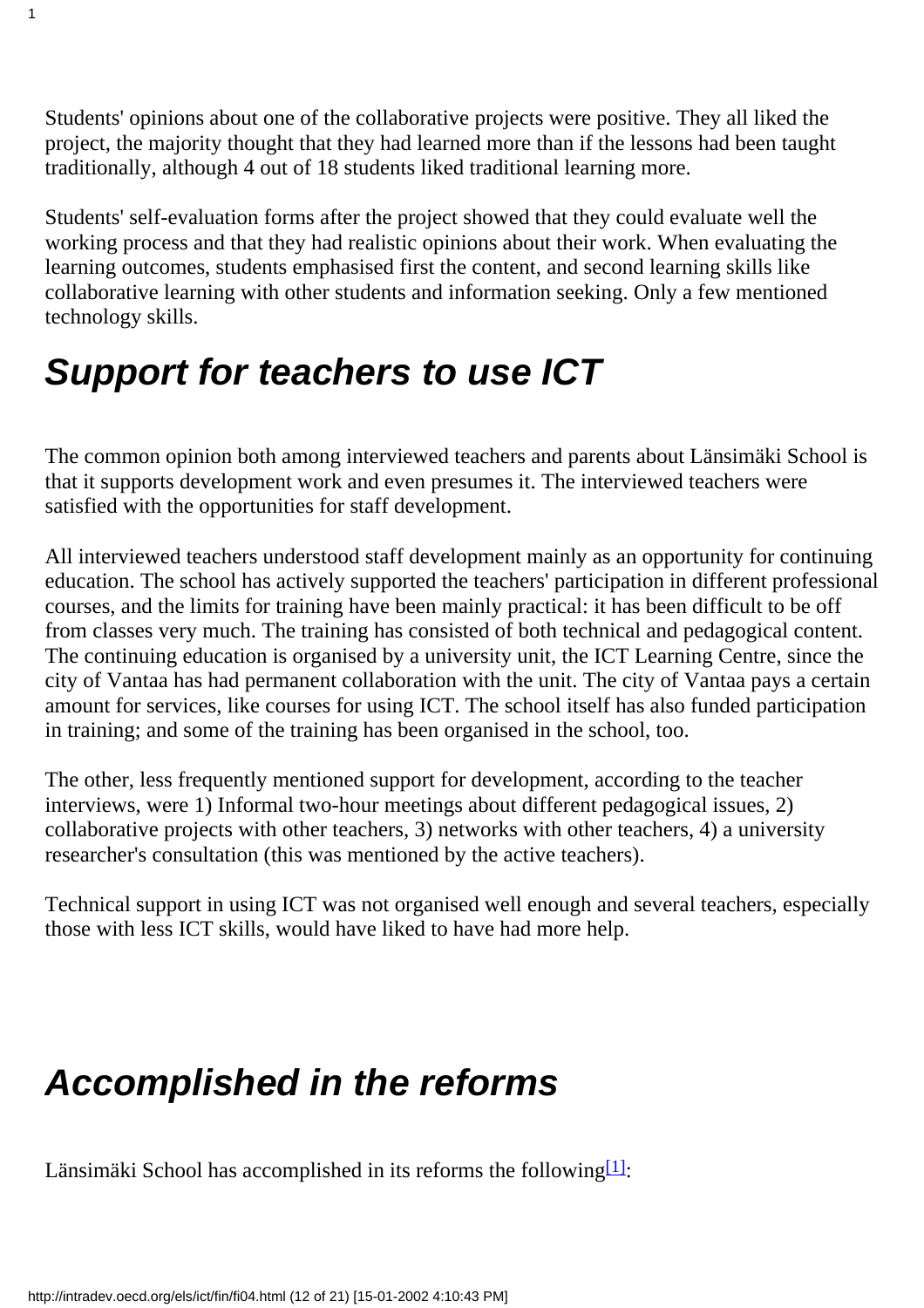1) Teachers form a pedagogically directed teacher community. The has a well prepared strategy on how to continue the reform which is a good basis and vision for future. The pedagogical reforms based on the use of ICT seemed to be both known and accepted among teachers and parents. The acceptance does not mean, however, that the current strategy is accepted in every detail and there might still be some silent resistance against the strong emphasis of ICT in particular.

1

2) There is large interest in the use of ICT in a meaningful way and there are several ICT-supported pedagogical innovations widely in use. Such innovations are ,for example, a student-centred approach, process and project working, authenticity in learning activities and tasks, support for individual metacognitive awareness and skills.

The majority of teachers use ICT-supported activities at least in some part, and the activities seemed to be appreciated amongst fellow teachers. Majority of the interviewed teachers thought that the use of ICT has diversified the methods, changed radically the concepts of learning and teaching and motivated the teacher. (One interviewed teacher didn't see any affects of the use of ICT.)

The interviewed parents were able to identify some examples of these pedagogical innovations, but they didn't have a clear picture of the day-to-day work in classrooms. The interviewed students especially liked the student-centred approach and independent work, and they even argued for these activities by using well elaborated pedagogical arguments. The same acceptance could be seen in some self-evaluation forms that students had completed. Länsimäki School has a good reputation as an up-to-date school in ICT.

The teacher community didn't seem to have very much common discussion about pedagogical innovations and it might be difficult to share the experience in an effective way. Teachers are at different stages of applying new pedagogical innovations; the most advanced teachers work collaboratively with educational research and take advanced challenges to improve their teaching practices.

3) Teachers and students have good ICT skills and the school have plans how to take case that all students will learn essential ICT skills. One example is the course for all 7th graders in which students systematically learn ICT skills by using different applications integrated with different subjects of the curriculum. An example of the conscious plans for securing ICT skills in all students is the co-operation with two local elementary schools and a higher secondary school. Schools have a common curriculum for taking care of the systematic long term development of ICT skills. Teachers have very good opportunities to learn ICT if they are motivated.

This achievement might be unnoticed in school and amongst parents because they have fewer possibilities for comparison. When compared with other Finnish schools the teachers of Länsimäki seem to have better than average ICT skills, though many still feel uncomfortable and believe that they don't know enough.

The similarity between the staff, students and parents in their opinions about the school was surprising. The opinion about the achievements among the majority of all groups was positive. Even those who expressed critical comments accepted the main lines of the school's ICT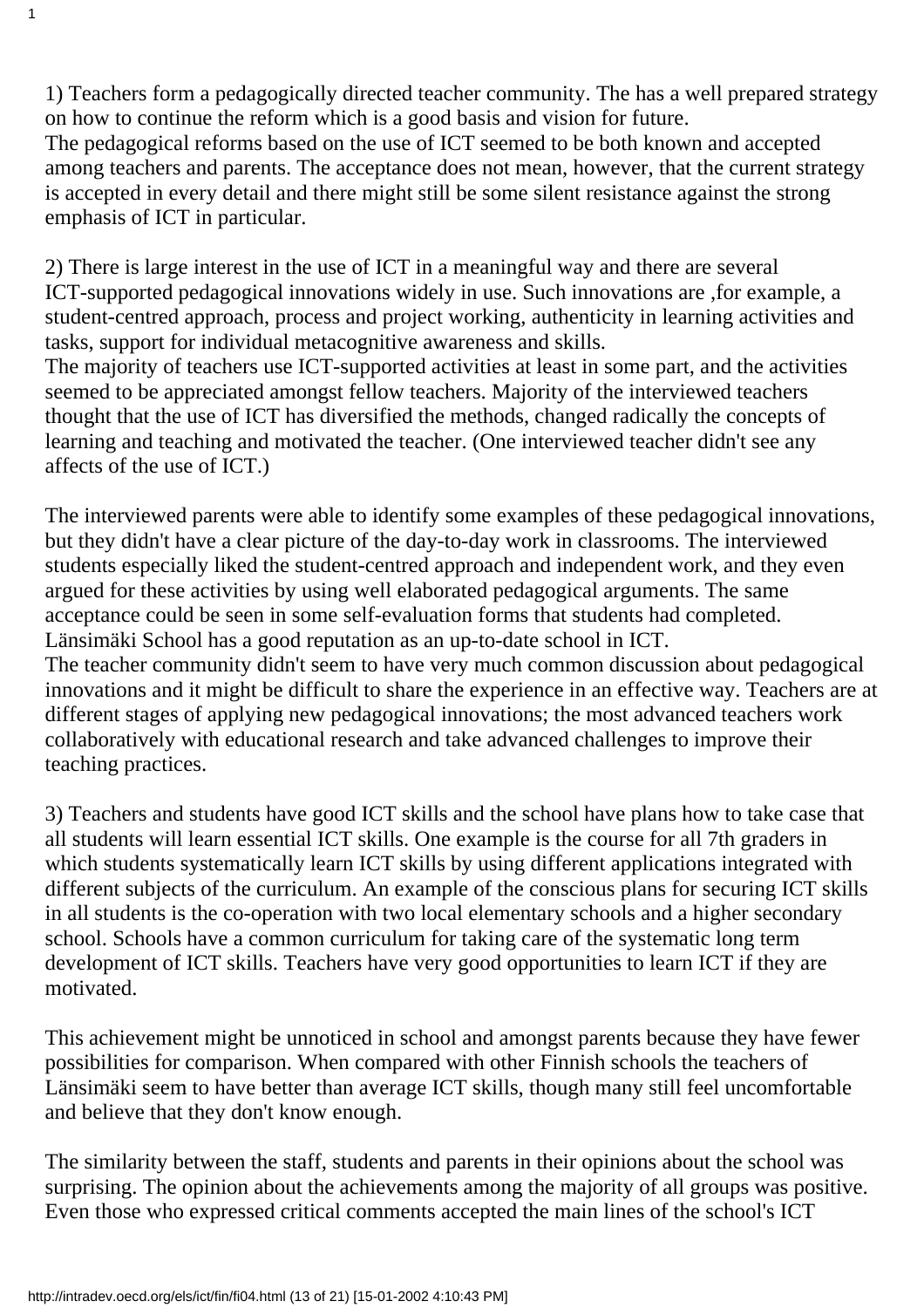strategy. One parent wondered if the emphasis on ICT detracted recourses from teaching other subjects.

1

# **4. Key hypotheses: Conclusions about each**

*1. Is technology a strong catalyst for educational innovation or does it serve only as an additional resource for improvement?*

In the beginning of the reform, technology  $(=$  the Laptop computers) was a strong catalyst for educational reform in Länsimäki School. (The educational reform had begun before Internet access was a reality for the school.) Technology was the main catalyst for forming the content of the reform in the first phase. In any event, the reform was deeply dependent on the kind of pedagogical support that helped to turn the emphasis from technology to pedagogy.

In Länsimäki School the pedagogical consequences of the Laptop project were:

- Technology as a meaningful tool instead of a learning content or simple "training tool".

- Authenticity became an important method for learning content and skills. Authentic activities were usually constructed by using problem-based or inquiry learning methods.

- Metacognitive awareness arose: several teachers used questionnaires for self-evaluation or portfolios.

- Teachers became conscious of the importance of pedagogical collaboration.

The reform has led to more student-centred learning, so that the students are active in collecting, processing and constructing information. They have process- and project-oriented activities that direct the students' activities to questions and problems that interest them. The students are also responsible for their own learning process and this improves their metacognitive consciousness.

It is difficult to say how conscious the educational reform is in the teachers' minds. The teacher community is not a homogeneous entity and it is very likely that ideas of the pedagogical opportunities and development are diverse. Some teachers have participated in an intensive pedagogical development process for several years. They are familiar with new ideas of research on learning and instruction. To others, new pedagogical activities are more intuitively accepted and used. It must be kept in mind that initially most of the new pedagogical ideas didn't come from teachers, but from researchers (e.g. inquiry or problem based collaborative learning).

During the years of reforms, teachers have become more aware about technological possibilities and they demand better, quicker, easier, technically more stable applications and solutions.

As a result, Länsimäki case doesn't support either hypothesis since both elements were needed from the very beginning.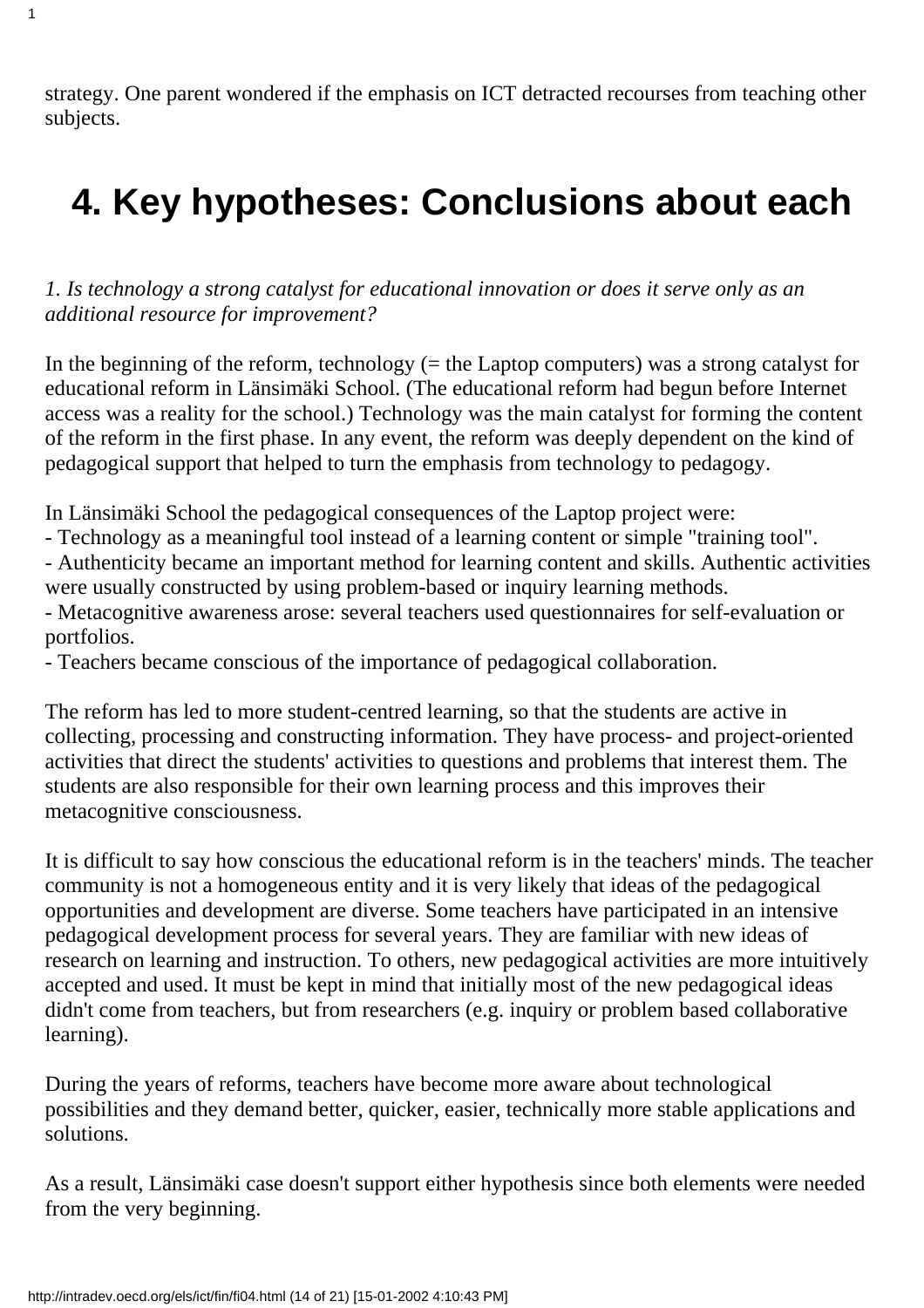*2. Did the diffusion of use of ICT in teaching follow the traditional diffusion pattern for reforms and innovations or did, different diffusion patterns occur?*

1

In Länsimäki School the innovations followed mainly the traditional diffusion pattern. The innovations have spread from two energetic and inspired teachers to about 5-7 early adopters and then slowly to the majority of the teachers. (There still exist some teachers who don't use ICT with students.) The process has taken about 6 years.

It is important that the ICT teacher has been active to promote the pedagogical use of ICT from the very beginning. The teacher's technical understanding was needed in the early stages to form realistic goals, and later to build a technically working environment. As the first reform began to expand amongst the teachers, the ICT teacher's skills were needed to make the technical learning environment easier and more suitable to less skilled teachers.

The principal has been equally important during the reform process. The principal has not taken a leading role in the reform, rather primarily an administrative and organisational. The principal has mentally supported the development and has in such a way made the atmosphere possible for changes.

The innovators and the early adopters had quite intensive support from the university department and this maybe made the process rather effective. They also combined the development project with daily activities, which made it easily adaptive. Other teachers have had less support from outside but have (possible) had support from some fellow teachers at the school. The early adopters have, with time, developed practices that help all teachers in using ICT. One important factor has been the ICT-positive atmosphere. After all, it has always been every teacher's own decision to use or not to use ICT in education but active resistance would perhaps be rather difficult.

#### *3. Has the successful implementation of ICT depended mostly on staff competence in the integration of ICT into instruction and learning or has the school's technological infrastructure and student ICT competence determined outcomes?.*

Both hypotheses are true - depending on the phase of the reform. In the beginning of the Länsimäki case, the technological infrastructure benefited the successful introduction, both in the Laptop project and the computer-supported collaborative learning project. It was very important that the technological infrastructure was reliable and user-friendly since problems cause stress and lack of motivation.

The rival hypothesis got also support, once the reforms were under way. In Länsimäki, the pedagogically advanced teachers had the greatest success and they developed the reform in their personal use although "less advanced teachers" participated in the reform, too.

*4. Will the gap in academic performance between high and low economic status students increase rather than diminish when all students have equal access to ICT.*

At Länsimäki School the conscious decisions and solutions have possibly helped to diminish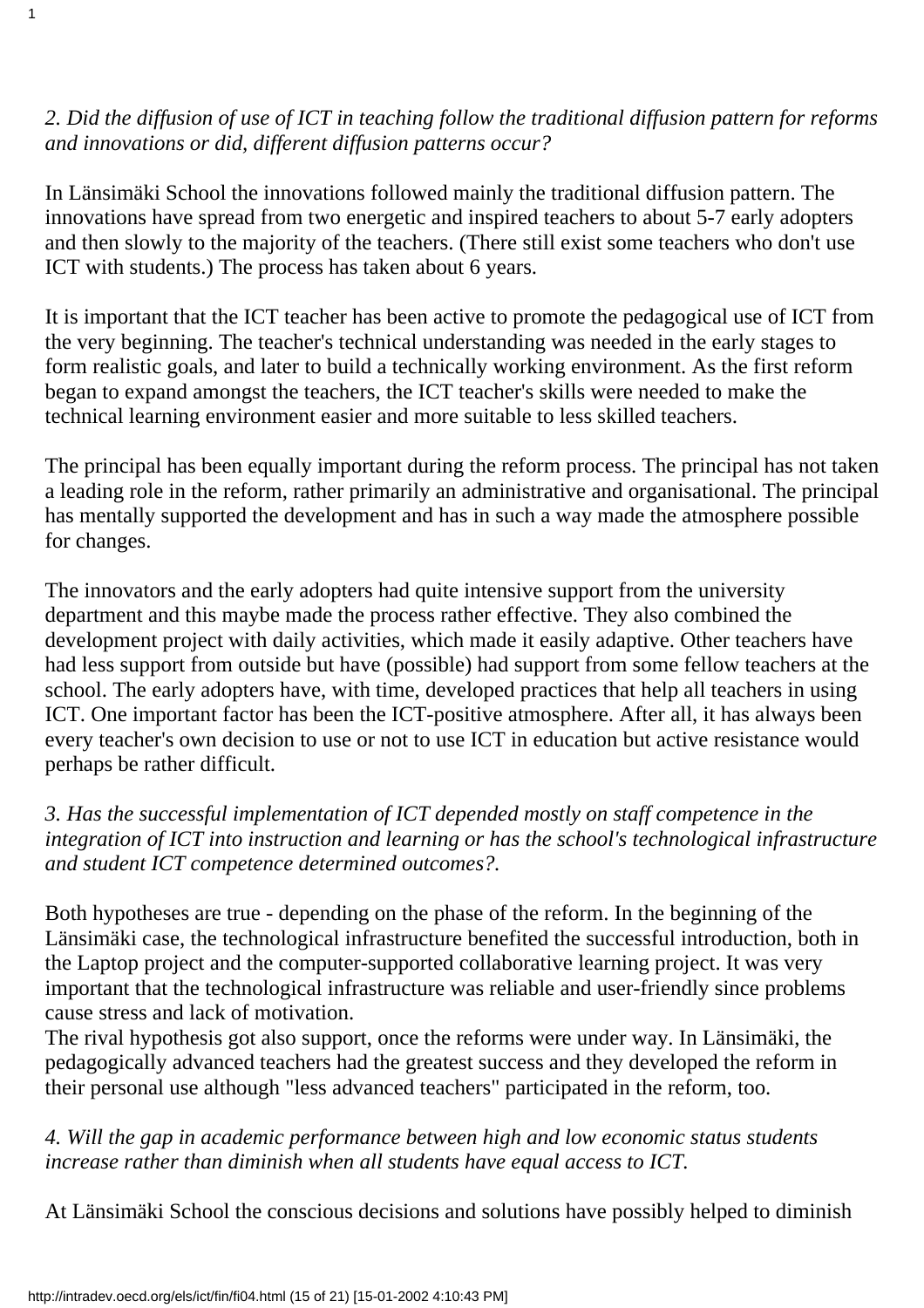the gap between different groups of students as *users* of ICT.

1

The gap in *academic* performance is more difficult to avoid or diminish. There exists differences in academic performance, in school motivation, etc. and these differences are partly dependent on socio-economic background and the parents' own education and profession. At Länsimäki School the solution was to prevent social problems and thus integrate all students in normal school work

The use of ICT has motivated some students, especially boys, and this has helped these students perform well at least in some activities which subsequently might have supported their school performance as a whole.

Different kinds of process work methods, which are largely in use, support a student's independent and responsible learning. These motivate the majority of learners, and such methods also support metacognition and intrinsic motivation. Students work for themselves, not (only) for the teacher. On the other hand, students were also taught in a way that might expand the gap in academic performance. The use of Internet as an information resource doesn't always support higher order learning students with low metacognitive skills. Similarly the "project work" which were sometimes mere collections of "copy and paste" activities than processed knowledge may lead to superficial learning processes among low achieving students. A third example of activities that is used to a great extent that might expand the gap is working in pairs. Typically the more skilled student of the pair takes the responsibility whereas the other takes to role of passive follower without own meaningful activity.

The conclusion is that there was evidence that supported both the first hypothesis and the rival one. The contradictory results are based on teachers' different ways of using ICT and, perhaps, on their different pedagogical concepts. The more conscious and pedagogically advanced the teacher, the betterr she/he can adopt ICT to promote learning of all students.

## **5. Projecting the future: will the accomplishments remain?**

The main possible reason not to continue the present development is that the key persons (the principal and the ICT teacher) would leave the school at the same time and their successors wouldn't support the development. In this case teachers who already use ICT would surely continue to do so, but new innovations might be in danger. In any event, such a course of events is not likely to happen in the foreseeable future.

It is likely that developing the school and learning by using ICT will continue in Länsimäki School and the present practices will remain and even expand amongst the teacher community.

The arguments for the continuing development process are as follows:

1) Länsimäki School is consciously aiming towards continuous pedagogical reform and the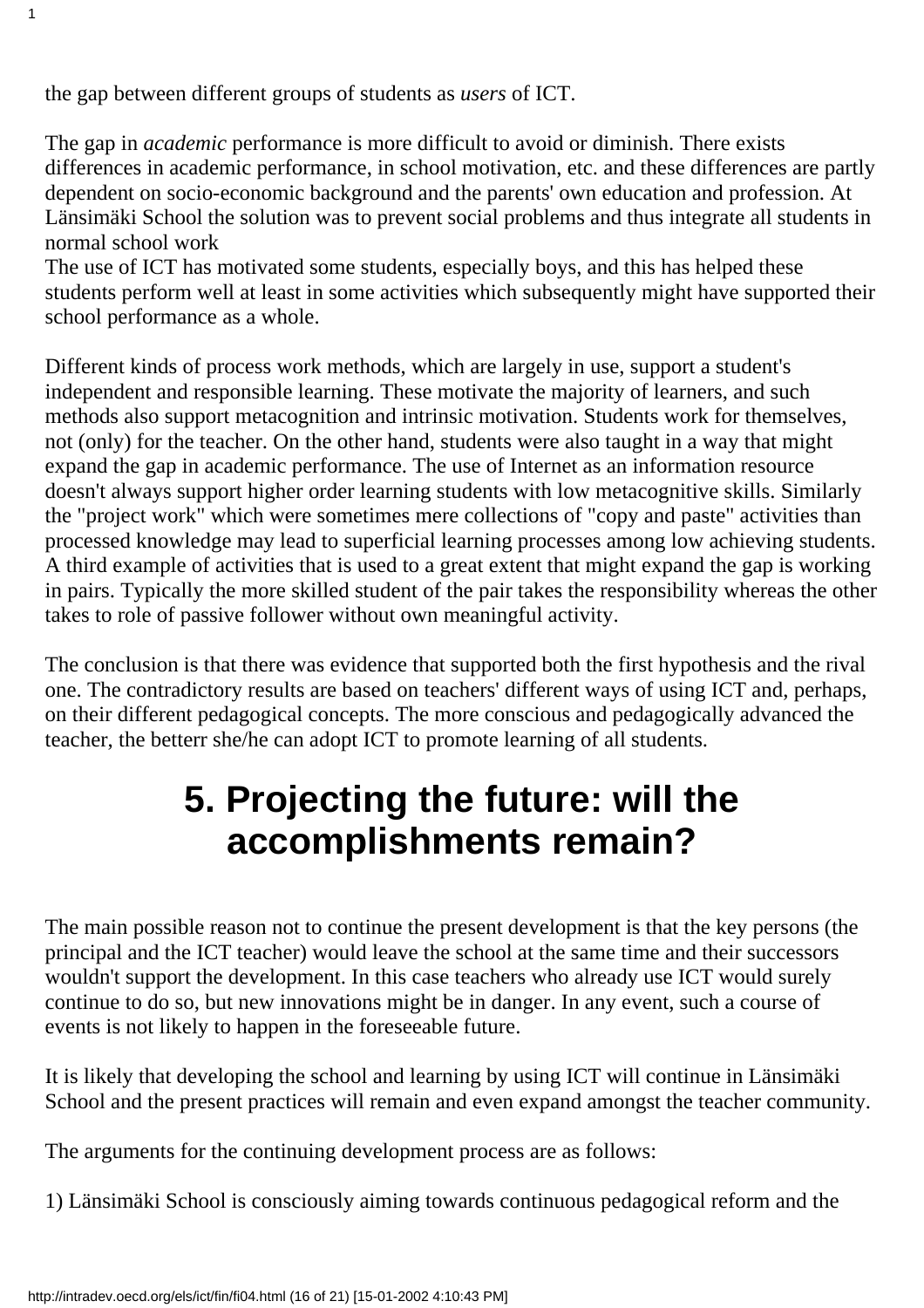development work is a daily part of the school community.

1

The school has pedagogical plans and these form the basis for ICT development as well. The school puts emphasis on teachers' continuing education, development of pedagogical and technical support for teachers, extending the technological infrastructure, development of students' ICT skills, and supporting the use of ICT among all students (especially the less-skilled students or students in a disadvantage, eg. emigrants)

The school is also active in seeking out resources to carry out the plans: it sends applications to administration for financial support, participates in national conferences with presentations, sends teachers to international conferences and meetings, etc.

2) Länsimäki school has two important key personnel, the principal and the ICT teacher, whose work and support are known and appreciated by teachers and parents. They have visions for the future, understanding about the present situation and skills to carry out the visions and share them with other teachers.

3) Although teachers in Länsimäki school have variations in pedagogical thoughts, there exists a pedagogical community: all (interviewed) teachers accept the main development processes and are aware of them. There are open discussions about the direction, division of resources etc. Rival groups or aggressive resistance do not exist. The teachers seemed to form a positive team, with characteristics of a learning organisation.

4) The reform is not based on a few teachers but on several. In fact, one of the first innovators left the school three years ago and the reforms continued. The leader of the computer-supported collaborative learning -project leaves the school this summer, but the project will continue with another teacher leading it.

7) Teachers are aware of the history of the reform and they know what has already been accomplished. The reform is not just series of pedagogical tricks, but a deeper development process.

Some remarks about problematic practices:

- The main reform would need a dedicated team with division of labour, strategies to carry on the activities, etc.

- The ICT teacher is overworked. Possible solutions are also dependent on the city of Vantaa, but it may be that the ICT teacher's tasks and responsibilities could be divided amongst the other teachers.

• existing practices are ineffective for learning and may even increase the learning differences between students (information searches from the web for the "open project" don't promote learning if the student doesn't fully know what to search, students working in pairs without controlled division of labour sometimes leads to domination of the "stronger" student).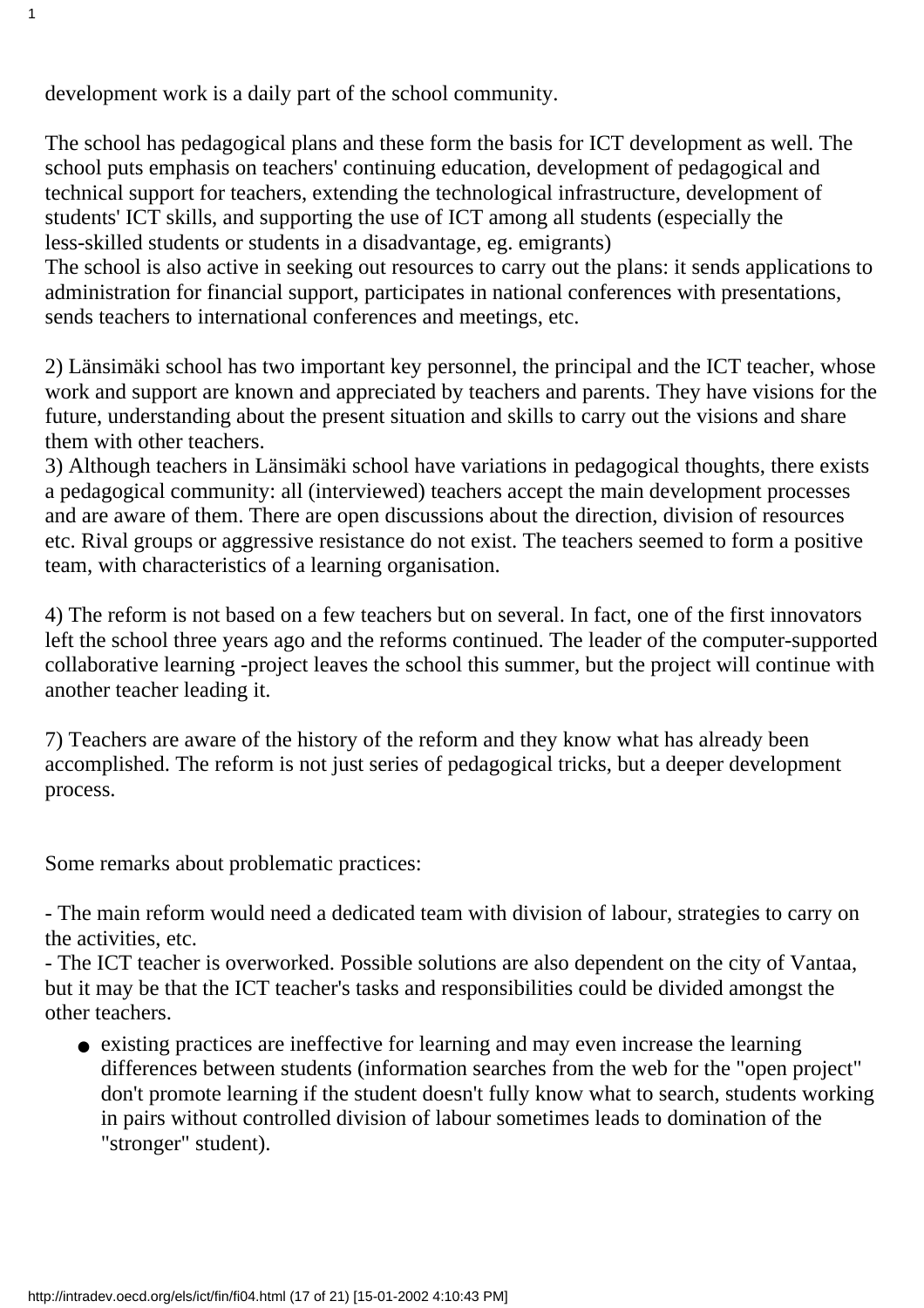## *Extension to other schools*

1

The reform is dependent on school culture and teachers' pedagogical motivation. If other schools are motivated and their teacher community is a functioning pedagogical community, innovations would succeed. It would (perhaps) need some technological resources, teacher training and consultation, and pedagogical support, but all the ideas of the reform are possible to extend. As a matter a fact, there is nothing especially different or brand new in the Länsimäki School reform. It is more a result of several years' conscious development work, which has been extended in realistic steps.

Länsimäki School can't extend the experience to other schools alone: this is the task of the school administration of Vantaa, which is mainly responsible for extending the results of the reform to other local schools. For some reason this hasn't happened; the local administration is not very active in using Länsimäki as a good example. The school administration has co-operated with Länsimäki School by giving some extra financial support during the Laptop project, and the school was among the first where local network and better internet-connections were built. Länsimäki School, as other schools in Vantaa, has also had some funding for teacher training. Apart from this, Länsimäki School has carried out the reform quite independently but with permanent co-operation with the University of Helsinki.

One way in which Länsimäki School can, and has, made an impact is the co-operation between the two local elementary schools and the higher secondary school.

#### **Resources required for maintenance**

Länsimäki School is quite capable to take care of the pedagogical and technological development by itself - as long as the key personnel, the principal, the ICT teacher and several active teachers - stay at the school.

First and foremost amongst support for the reform is the principal's attitude: she is strongly devoted to the development work and organises resources for it. Teachers and the interviewed parents appreciate this. Secondly, there is the flexible and devoted ICT teacher who supports other teachers' pedagogical use of ICT. Teachers in particular regard the ICT teacher as an important person for ICT development. One threat for the maintenance of technical infrastructure at school is the work overload of the ICT teacher.

Because of Finnish administrative decisions, the ICT teacher has also a own teaching load, and the ICT related activities are diminishing this load very little.. The teacher gets compensation of one hour per week, which is not enough to cover the work done. Länsimäki. The city of Vantaa has organised technical support personnel for schools, but their time is divided between several schools and they aren't able to help enough. The lack of ICT support is a complicated problem, which cannot be solved purely at school level.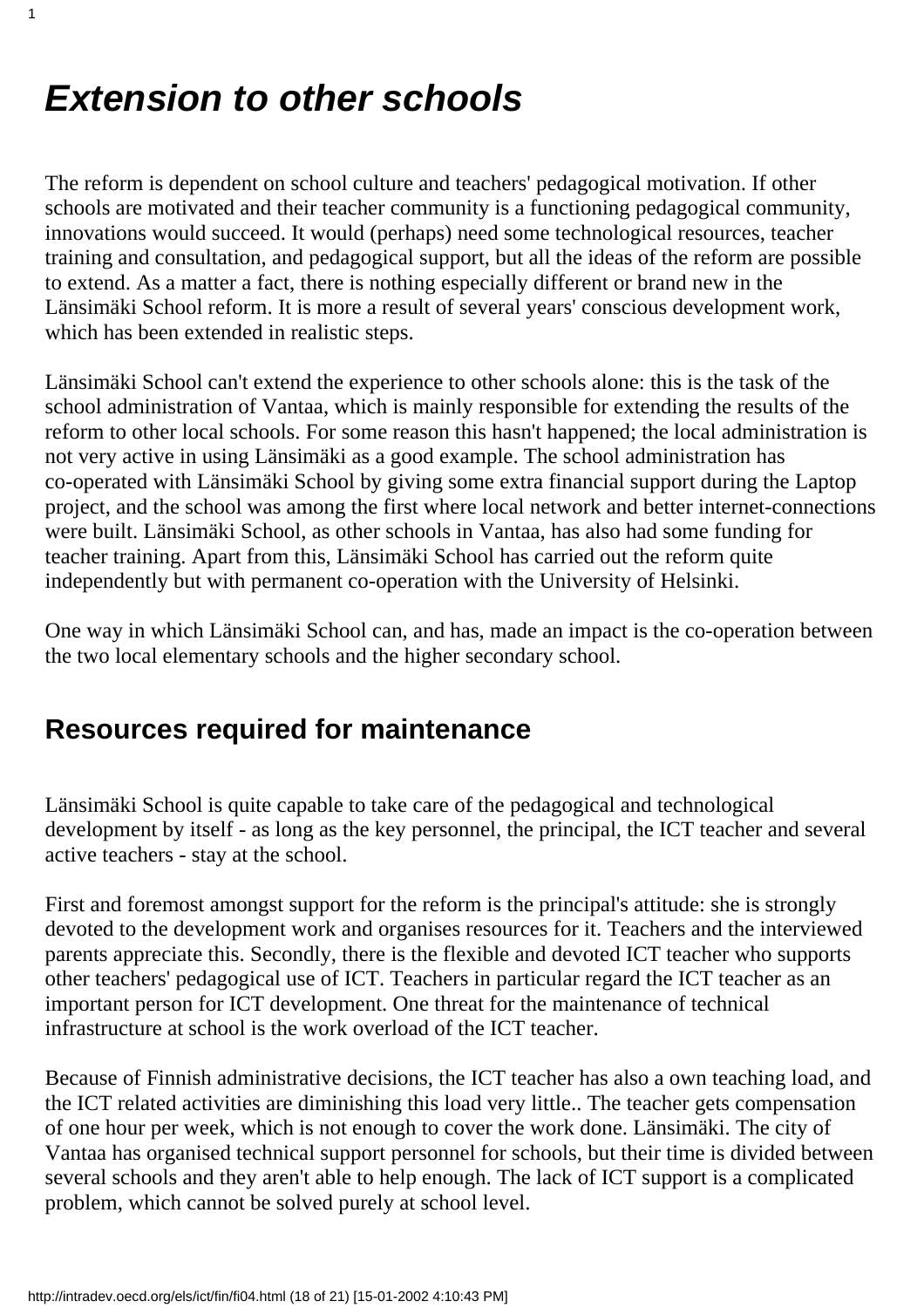The school has had consultative support from the university throughout pedagogical reforms, and this is both appreciated and needed.

#### What support is in place to keep it working?

1

Technical support: Because ICT is so widely used in school, a lack of computers exists and the present capacity is in full time use. The school needs more computers if the plans are to be carried out. More technical support is needed for maintaining the technical infrastructure and to help the work of the ICT teacher. The support should be regular and available also during school hours.

Pedagogical support: In-service training, courses etc are needed all the time. It would be good to connect these activities to daily practices and common projects so that the training would also include pedagogical reflection of ongoing teaching-learning practices. From the point of view of developing innovations, it would be good to have some outside influences, support and consultation.

# **Appendix: Methology**

#### *The collected data*

Material from three different phases has been used for this evaluation:

#### **1) The data collected for OECD evaluation**

During the spring of 2000 data was collected by means of

- Interviews: 8 teachers were interviewed (30mins 1 hour each), 4 students (about 30 -45mins), 3 parents (45mins - 1,15 hrs), the principal, the technology specialist, and 3 additional staff.
- Informal discussions with 3 other teachers and they brought some material, like students' portfolios and examples of students' writings.
- ICT practices survery  $(n=15)$
- Classroom observations (8 classes, 45mins / class).
- Additional data, like curriculum plans, project plans, material produced by the students, material given to students during classes etc.
- WWW-pages of the school and some students and www-learning material produced by three teachers.

#### **2) The data collected for the project of computer-supported collaborative learning using**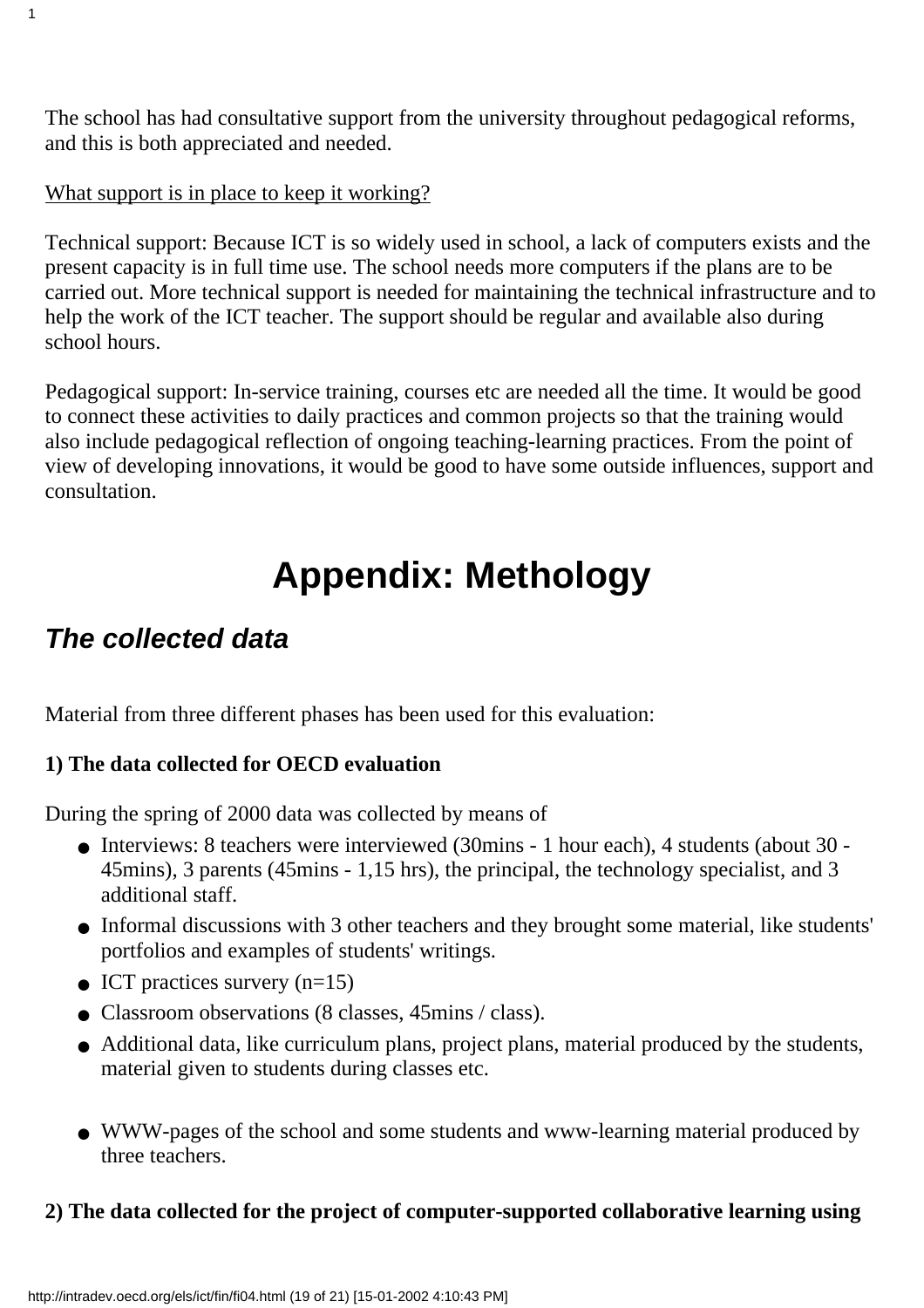#### **www-based learning environment**

1

The data consists of three different study projects during school years 1998 - 1999 and 1999 - 2000.

- Questionnaire to 7 teachers participating in the project in autumn 1999
- A questionnaire about the use and skills of ICT, 17 students in one 9<sup>th</sup> grade class, December 1999.
- Interviews of two participating teachers before and after a project and an additional evaluation interview with the students, winter 1999-2000
- Students' and teachers' log files for the projects, 1999 2000
- A conference presentation of one teacher, spring 2000
- Notes from the meetings with teachers, 1998 2000

#### **3) The Laptop project**

The researcher's articles and presentations, 1996 - 1999.

# *The use of the data and the analysis*

The material was organised and analysed mainly by the researcher, sometimes with the help of one research assistant. The description and conclusions are based on several interviews or different kinds of data, not just single opinions. One pioneer teacher read the evaluation paper and made some remarks.

#### **The OECD-material:**

The interviews were analysed by classifying the content of the remarks.

The questionnaires were analysed by using the SPSS-statistical analysis program.

The additional material and the notes from class observation were used to formulate a view of the pedagogical use of ICT.

The plans and similar material were analysed by classifying remarks based on their pedagogical content.

#### **The computer-supported collaborative learning -project material:**

The teacher interviews were classified and analysed by the researcher, some of were classified in a more precise way by the item-based Atlasti-program.

The contents of the projects were used to formulate a view of student activities and results. The self-evaluation forms of the students were used to form a view about the project and its results.§

#### **The material of the Laptop project:**

The articles and similar material was used to form a view about the development process at the school.